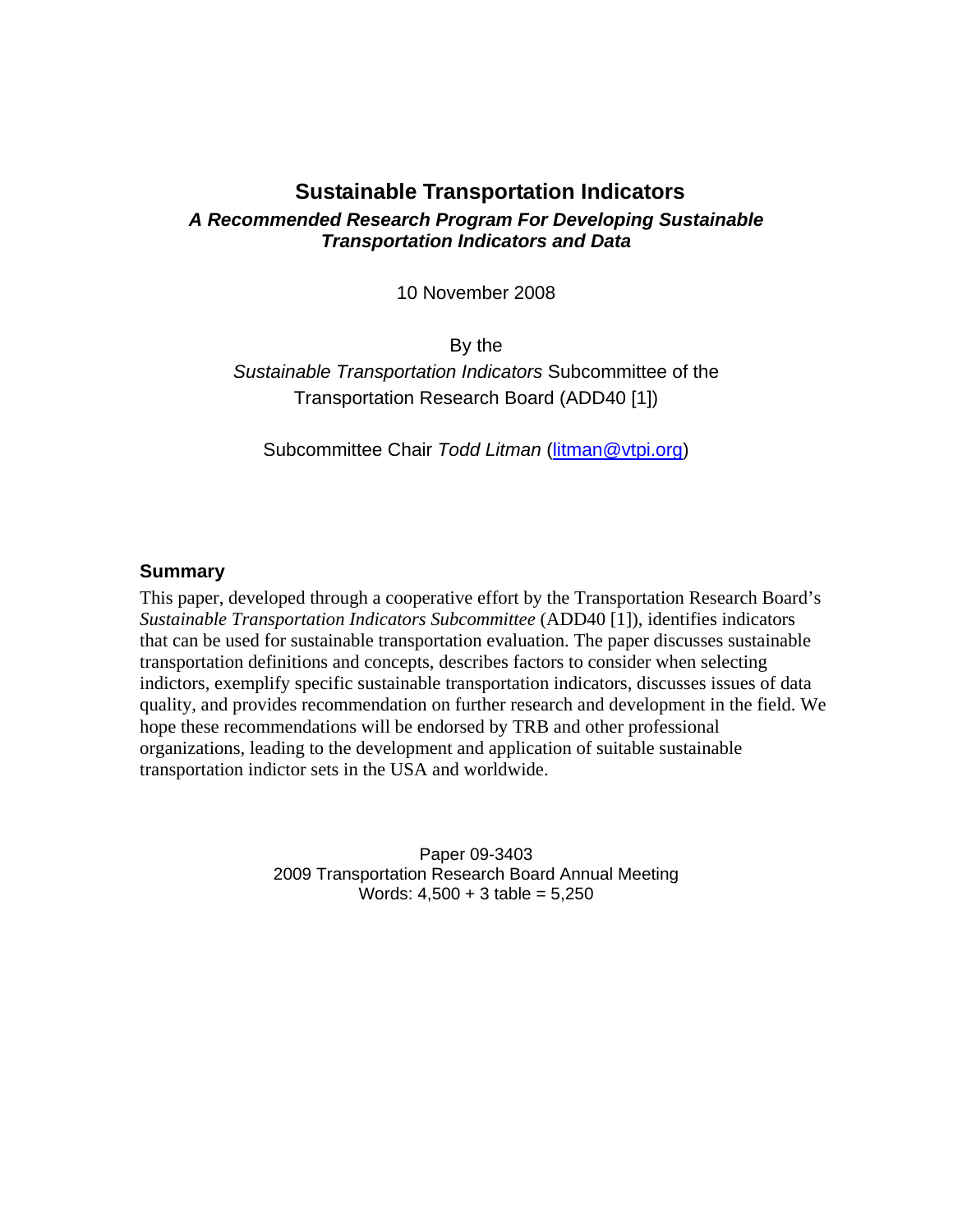## **Introduction**

Planning activities rely on *indicators* (standardized information suitable for analysis) for guidance, just as people rely on senses such as sight, hearing and touch. Indicators let us analyze trends and model impacts. Which indicators are selected and how data are collected and analyzed is important. An option may seem to be appropriate and desirable if evaluated by one set of indicators but unsustainable if evaluated by others. Indicators are important tools for making decisions and measuring progress.

Decision-making increasingly incorporates sustainability concepts, such as consideration of long-term economic, social and environmental impacts. As a result, there is growing demand for suitable planning tools, such as sustainable transportation indicators. Such indicators help determine how individual, short-term decisions affect long-term, strategic goals. Such indicators must be carefully selected to reflect diverse impacts and perspectives, while being feasible to collect and analyze.

These are important considerations for transportation professional organizations, such as the Transportation Research Board (TRB). Many of TRB's research activities can support sustainable transportation planning, and sustainability concepts can help guide TRB policies and programs. For example, research programs related to strategic planning, infrastructure design, and facility operations can incorporate sustainability analysis and support sustainability objectives.

TRB can contribute to developing such tools by helping to standardize sustainable transportation indicators and related data collection practices. This will allow more comprehensive and integrated analysis, and allow decision-makers to understand how specific policies and planning decisions affect sustainability goals. This paper is a step in this direction, based on extensive effort by the TRB Sustainable Transportation Indicators Subcommittee (ADD40 [1]). It:

- Discusses sustainable transport definitions and issues.
- Describes factors to consider when selecting indicators.
- Identifies a wide range of possible sustainable transportation indicators.
- Rates selected indicators for possible inclusion in a "standard" set of sustainable transportation indicators.
- Discusses issues of data collection practices and data quality.

This is consistent with efforts by TRB and other professional organizations to improve transportation data quality – it expands these efforts to consider additional types of information needed for sustainable transport planning. Although previous studies have described sustainable transport indicators, this report goes beyond that by evaluating potential indicators. We ask TRB committees and other stakeholders to further evaluate and comment on this proposed list based on their perspectives and knowledge with the goal that recommendations for sustainable transportation indicators and data collection practices can be adopted by TRB and other professional organizations.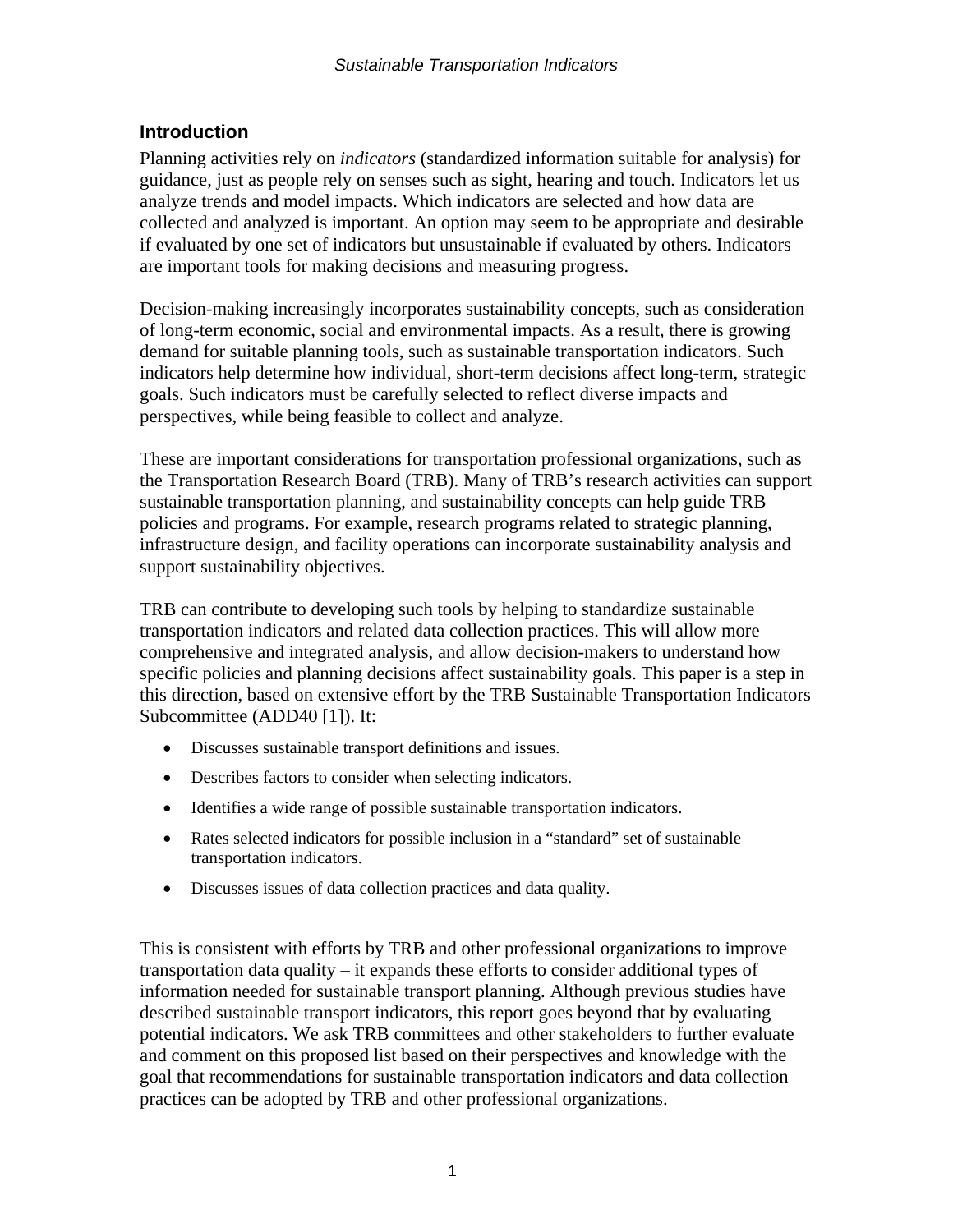## **Defining Sustainable Transportation**

At its most basic, *sustainability* reflects a concern for indirect and long-term impacts. The concepts of *sustainability* and *sustainable development* originally focused on certain long-term environmental concerns, such as natural resource depletion and ecological degradation (including climate change), but have expanded to include other issues. Most current definitions recognize three main categories of sustainable development issues: economic, social and environmental (or ecological), $<sup>1</sup>$  and some incorporate other issues</sup> such as governance and fiscal sustainability (CST, 2005; Litman, 2007).

Sustainability is a simple concept with complex implications (Litman and Burwell, 2006). It reflects a *paradigm shift*, a fundamental change in the way problems are defined and solutions evaluated. It maintains a distinction between *growth* (increased quantity) and *development* (increased quality). It focuses on social welfare outcomes, such as human health and education attainment, rather than on material wealth, and questions common economic indicators such as Gross Domestic Product (GDP) that measure the quantity but not the quality of market activities. Because sustainability strives to protect natural resources and ecological systems, it emphasizes a *conservation ethic*, and so favors policies that minimize consumption of resources such as air, water and land.

Sustainability can be evaluated based on a *weak* standard, which allows natural capital (natural environmental resources and ecological systems) to be replaced by human capital (industrial productive capability), or a *strong* standard, which rejects such substitutions. For example, weak sustainability allows wild fish stocks to be depleted if aquaculture can provide equal or greater fish production, while strong sustainability requires preserving wild fish stocks in order to protect their ecological functions. Strong sustainability shifts the burden of proof to favor ecological preservation over industrial growth.

A *weak* sustainability standard allows transport to increase environmental impacts if required for economic development, or if negative impacts can be offset by other sectors, such as pollution reductions by heavy industries. A *strong* sustainability standard places more emphasis on impact reductions within the transport sector, and so places more emphasis on reducing motor vehicle impacts.

Transportation has significant economic, social and environmental impacts, and so is an important factor in sustainability. Sustainability supports a paradigm shift occurring in transport planning. Previously, transport was evaluated primarily in terms of *mobility* (physical movement), but increasingly it is evaluated in terms of *accessibility* (people's ability to obtain desired goods and services). Many factors affect accessibility, including mobility, land use factors (such as the location of activities) and mobility substitutes (such as telecommunications and delivery services). Accessibility-based planning expands the range of solutions that can be applied to transport problems; for example, congestion can be reduced by improving land use accessibility or telecommunications, in addition to accommodating more vehicle traffic.

 $\overline{a}$ 

<sup>1</sup> *Environmental* is a general term referring to the conditions in which something occurs. *Ecological* refers specifically to the natural environment and natural systems (air, earth, water, wildlife, etc.).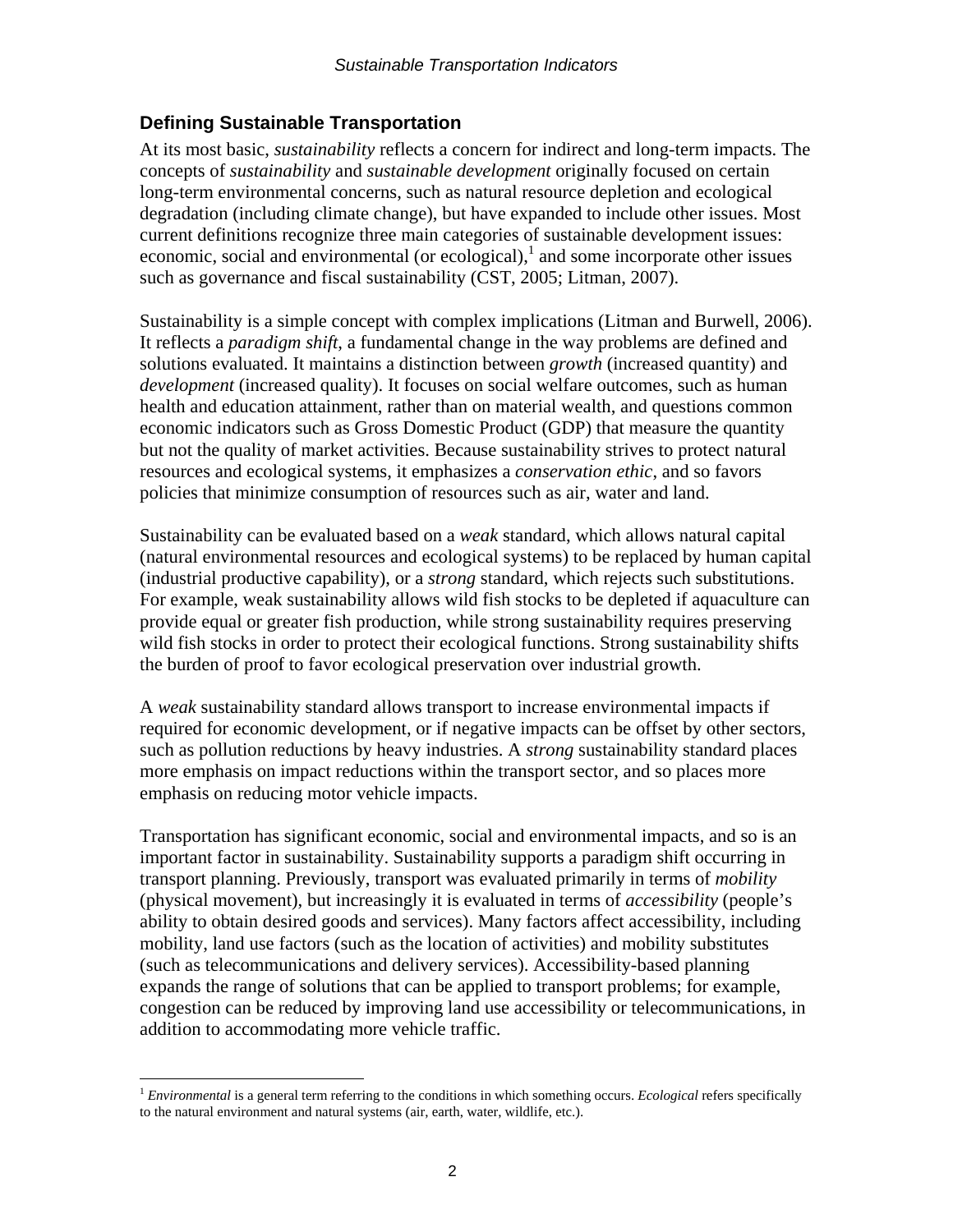#### *Sustainable Transportation Indicators*

Several definitions of *sustainable transportation* have been proposed (CST, 2005; Litman, 2007). Of them, we recommend the definition selected by the European Council of Ministers of Transport (ECMT, 2004), $^2$  because it has a broad scope and recognizes specific transportation issues. According to this definition, a sustainable transport system:

- Allows the basic access and development needs of individuals, companies and society to be met safely and in a manner consistent with human and ecosystem health, and promotes equity within and between successive generations.
- Is affordable, operates fairly and efficiently, offers a choice of transport mode and supports a competitive economy, as well as balanced regional development
- Limits emissions and waste within the planet's ability to absorb them, uses renewable resources at or below their rates of generation, and uses non-renewable resources at or below the rates of development of renewable substitutes, while minimizing the impact on the use of land and the generation of noise.

**Key Definitions** (based on Gudmundsson, 2001)

*Baseline* (or *benchmark*) – existing, projected or reference conditions if change is not implemented.

*Goal* – what you ultimately want to achieve.

*Index* – a group of indicators aggregated into a single value.

*Indicator* – a variable selected and defined to measure progress toward an objective.

*Indicator data* – values used in indicators.

 $\overline{a}$ 

*Indicator framework* – conceptual structure linking indicators to a theory, purpose or planning process.

*Indicator set* – a group of indicators selected to measure comprehensive progress toward goals.

*Indicator system* – a process for defining indicators, collecting and analyzing data and applying results.

*Indicator type* – nature of data used by indicator (qualitative or quantitative, absolute or relative).

*Objective* – a desirable change defined in a planning process, often intended to address a problem.

*Target* – A specified, realistic, measurable objective.

<sup>&</sup>lt;sup>2</sup> Originally developed by the Canadian Centre for Sustainable Transportation (http://cst.uwinnipeg.ca).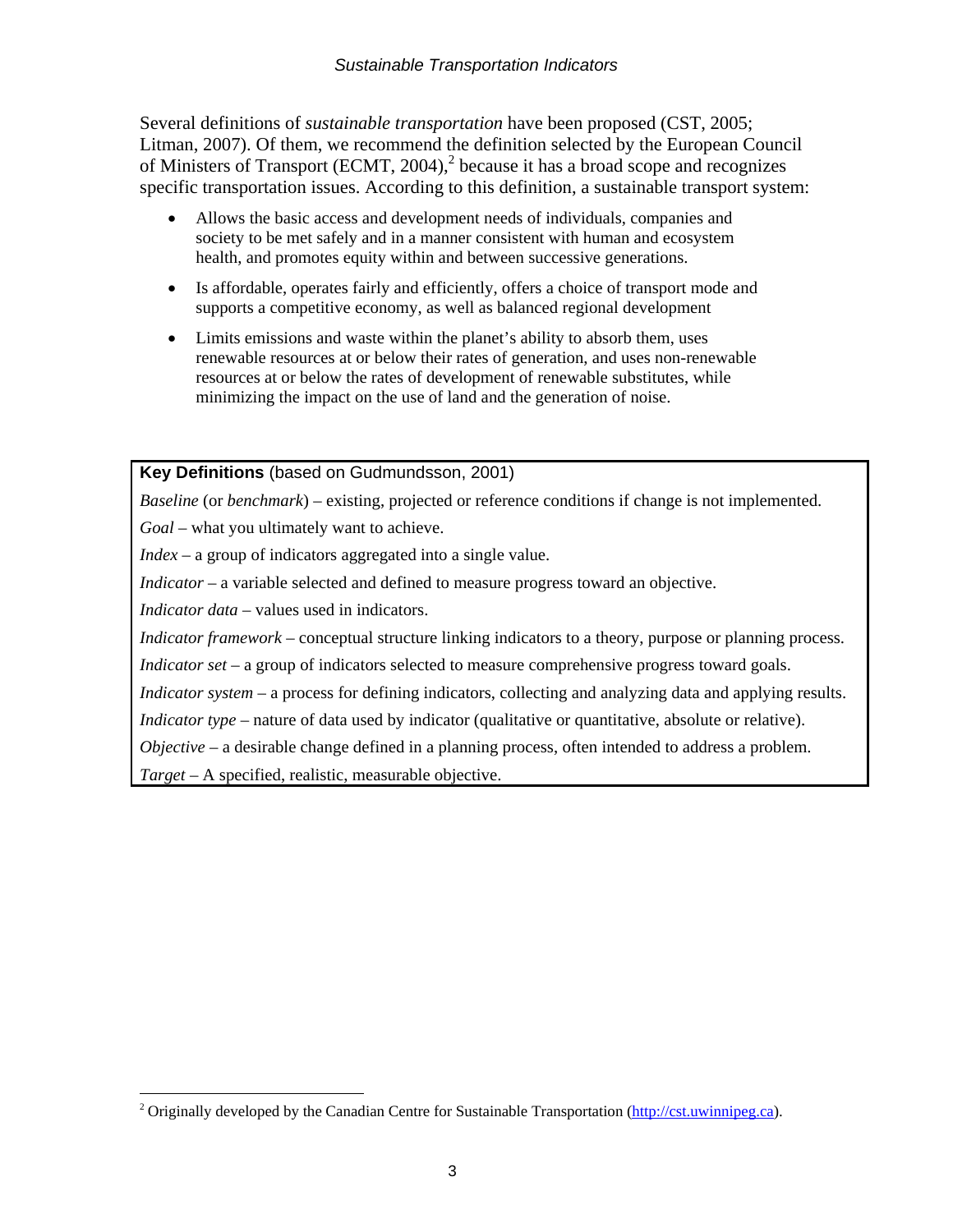# **Principles for Selecting Sustainable Transport Indicators**

*Indicators* are variables selected and defined to measure progress toward an objective. Indicators can reflect various levels of analysis, as illustrated in Table 1. For example, indicators may reflect the decision-making process (the quality of planning), responses (travel patterns), physical impacts (emission and accident rates), effects these have on people and the environment (injuries and deaths, and ecological damages), and their economic impacts (costs to society due to crashes and environmental degradation). A sustainability index can include indicators that reflect various levels of analysis, but it is important to take their relationships into account in evaluation to avoid double-counting. For example, reductions in vehicle-mile emission rates can reduce ambient emissions and human health damages; it may be useful to track each of these factors, but it would be wrong to add them up as if they reflect different types of impacts.

| <b>Level</b>                    | <b>Examples</b>                                                                                            |
|---------------------------------|------------------------------------------------------------------------------------------------------------|
| <b>External Trends</b>          | Changes in population, income, economic activity,<br>political pressures, etc.                             |
| <b>Decision-Making Process</b>  | Planning process, pricing policies, stakeholder<br>involvement, etc.                                       |
| <b>Policies</b>                 | Facility design and operations, transport services,<br>prices, user information, etc.                      |
| Response                        | Travel activity (VMT, mode choice, etc.), pollution<br>emissions, crashes, land development patterns, etc. |
| <b>Cumulative Impacts</b>       | Changes in ambient pollution, traffic risk levels,<br>overall accessibility, transportation costs, etc.    |
| Human and Environmental Effects | Changes in pollution exposure, health, traffic injuries<br>and fatalities, ecological productivity, etc.   |
| Economic Impacts                | Property damages, medical expenses, productivity<br>losses, mitigation and compensation costs.             |
| Performance Evaluation          | Ability to achieve specified targets.                                                                      |

| Table 1 | <b>Levels of Analysis</b> |
|---------|---------------------------|
|---------|---------------------------|

*This table shows how indicators can measure various levels of impacts, from the planning process to travel behavior, impacts on people and the environment, and economic effects.*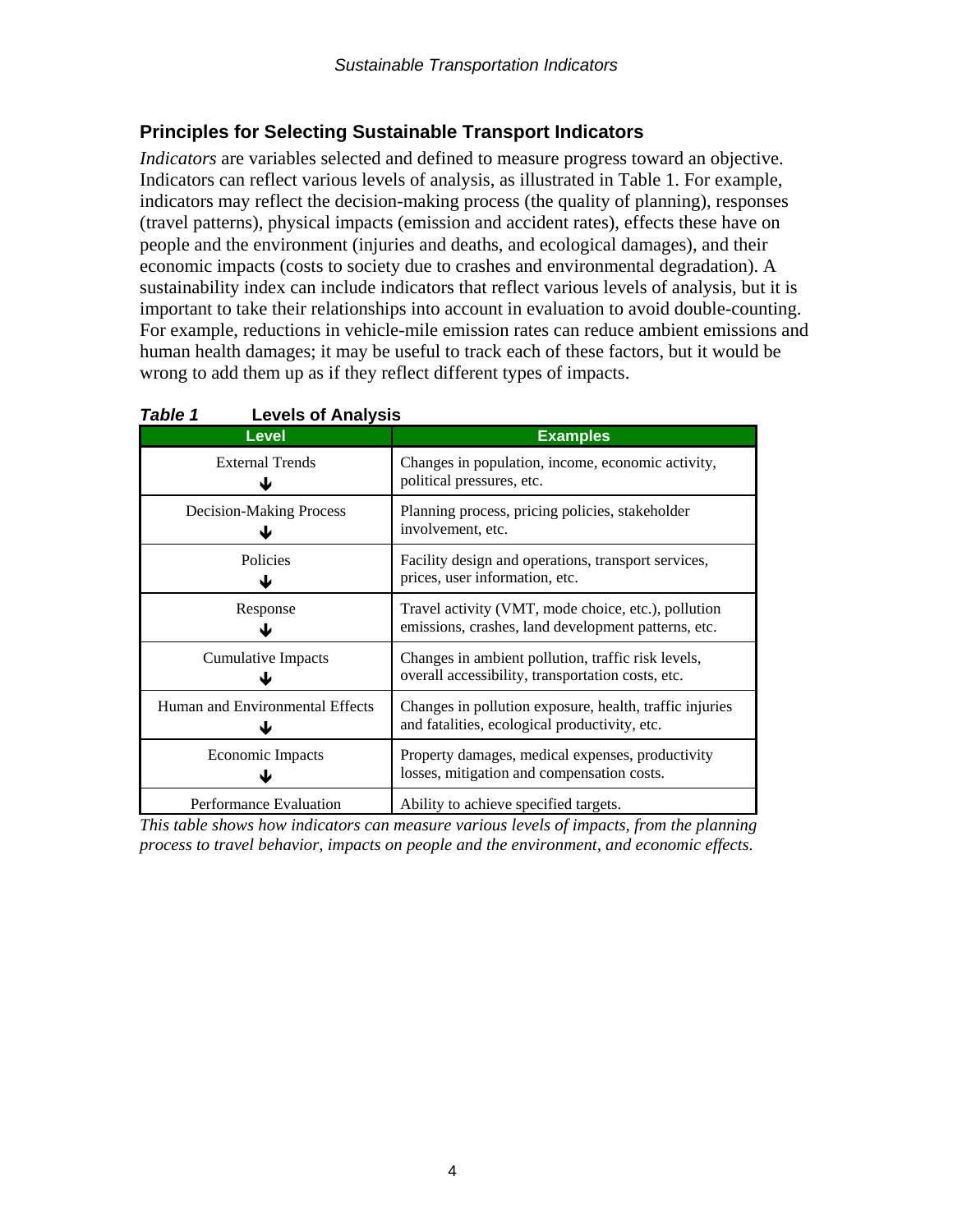The following principles can help select sustainable transportation indicators:

## *1. Comprehensive and Balanced*

For comprehensive and balanced analysis, indicator sets should include indicators from each of the major categories of issues, such as those listed in Table 2. For example, it is important to have indicators of transport cost efficiency (economic), equity and livability (social), and pollution emissions (environmental). These are examples of sustainable transportation issues, but the table is not intended to be comprehensive. Some indicators reflect multiple impact categories; for example, traffic accidents impose economic costs from damages and reduced productivity, and social costs from pain and reduced quality of life. Fuel consumption can be a useful indicator because it reflects energy consumption, pollution emissions, climate change, and total vehicle travel, and to a lesser extent mileage-related impacts such as congestion and crash rates. On the other hand it provides limited information about actual damage to the environment.

| <i>I UNIL L</i><br><u>Udstaniable Transportation issues</u> (Lithan and Darwell, 2000) |                                   |                                    |  |  |
|----------------------------------------------------------------------------------------|-----------------------------------|------------------------------------|--|--|
| <b>Economic</b>                                                                        | <b>Social</b>                     | <b>Environmental</b>               |  |  |
| Accessibility quality                                                                  | Equity / fairness                 | Air pollution                      |  |  |
| Traffic congestion                                                                     | Impacts on mobility disadvantaged | Climate change                     |  |  |
| Infrastructure costs                                                                   | Affordability                     | Noise pollution                    |  |  |
| Consumer costs                                                                         | Human health impacts              | Water pollution                    |  |  |
| Mobility barriers                                                                      | Community cohesion                | Hydrologic impacts                 |  |  |
| Accident damages                                                                       | Community livability              | Habitat and ecological degradation |  |  |
| <b>DNRR</b>                                                                            | Aesthetics                        | <b>DNRR</b>                        |  |  |

#### *Table 2* **Sustainable Transportation Issues** (Litman and Burwell, 2006)

*This table lists various impacts which should be reflected, as much as feasible, in sustainable transportation indicator sets. (DNRR=Depletion of Non-Renewable Resources)* 

Because sustainability is concerned with impacts that occur in distant locations and times, assessment generally requires *lifecycle analysis*, which considers all impacts over the entire life of a product or activity, including resources used (and therefore pollution produced) during production and disposal, also called *embodied* resources and pollution (Chester and Horvath, 2008).

# *2. Data Feasible to Collect*

Indicators should be selected so the necessary data are feasible to collect and of adequate quality. As much as possible, data collection should be standardized to allow comparison between organizations, jurisdictions, times and groups. Standardized data should allow sustainability impacts to be evaluated at various project phases – planning, design, and operations – though the indicator or the way the indicator is measured may vary. Standardized data collection methods should also allow for comparison and measurement toward sustainability objectives across multiple jurisdictions and continents.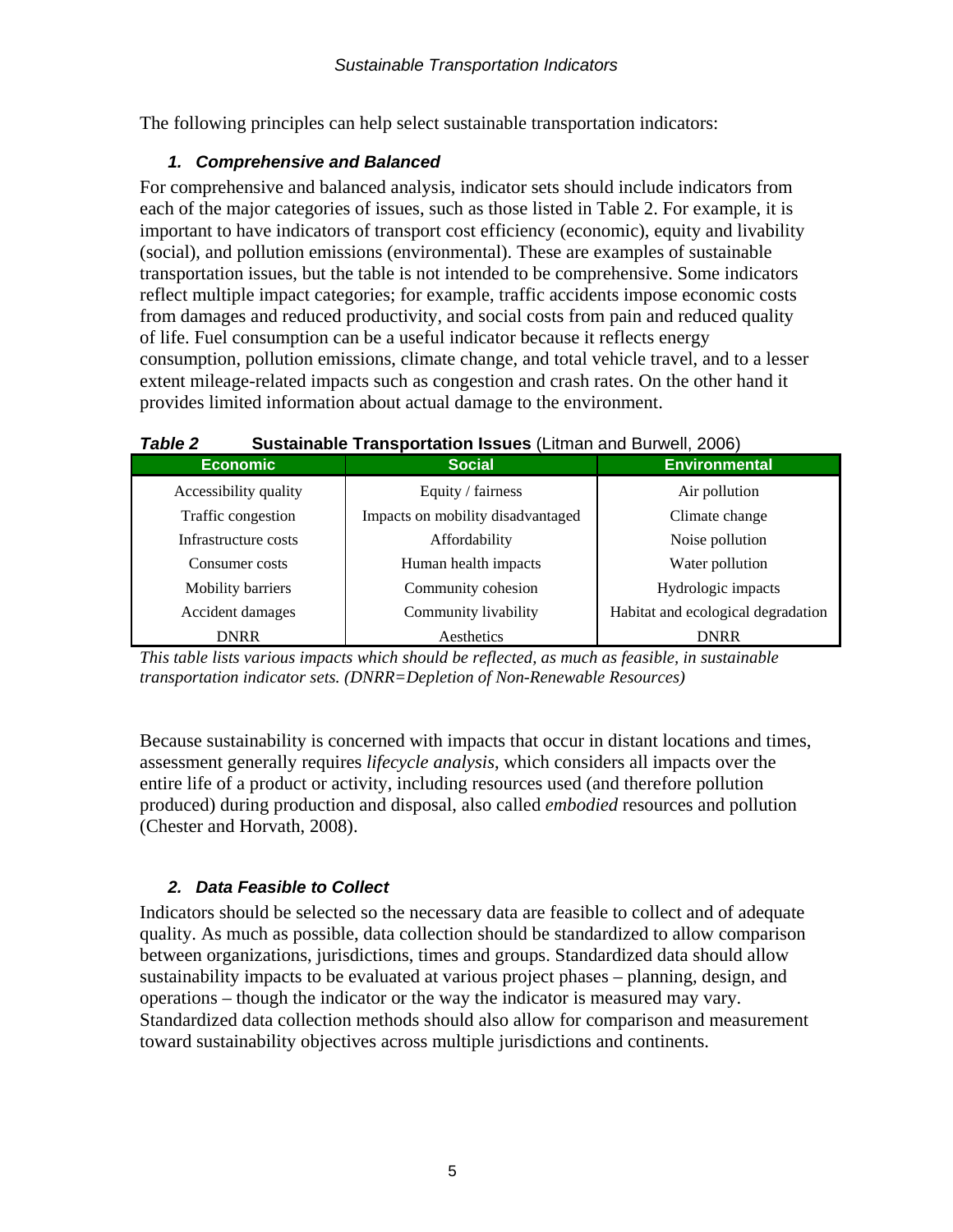Some indicators may rely on existing data sets. Others may require special data collection or analysis. There are currently gaps between the data collected for transport planning purposes and what is needed for sustainable planning evaluation. Improving and expanding the collection of transportation-related data will support all sorts of transportation planning, including sustainability planning. For example, improving travel surveys and traffic counts to collect better information on non-motorized travel, travel by children and people with disabilities, energy consumption, and user costs is useful for general transportation planning as well as for sustainability planning.

#### *3. Understandable and Useful*

Indicators should be understandable to the general public and useful to decision-makers. The usefulness and value of individual indicators may vary in importance among project phases, jurisdictions, and stakeholders. Indicators, analysis details, and data should be available to all stakeholders. In general, the more information condensed into a single index the less meaning it has for specific policy targets (for example, the *Ecological Footprint* incorporates many factors).

#### *4. Disaggregation*

Indicator data may need to be disaggregated in various ways to support specific types of analysis, such as by travel activity (mode, location, time period, trip purpose), demographics (age, income class, physical ability, ethnic group) and geographic location. For example, for economic analysis it may be useful to compare travel costs by modes, and for equity analysis it may be useful to compare mobility and transport affordability for various demographic groups (for example, by income, physical ability and age).

## *5. Reference Units*

*Reference units* (also called *ratio indicators*) are measurement units normalized to facilitate comparisons, such as per-year, per-capita, per-mile, per-trip, per-vehicle-year and per dollar (Litman, 2003; GRI, 2006). The selection of reference units can affect how problems are defined and solutions prioritized. For example, measuring impacts such as emissions, crashes and costs per *vehicle-kilometer* ignores the effects of changes in vehicle travel. Measuring these impacts *per capita* accounts for the effects of changes in total vehicle travel.

#### *6. Level of Analysis*

If possible, indicators should reflect ultimate impacts of concern rather than intermediary effects. For example, *days of poor air quality* is a better indicator than *tons of pollutant emissions* because it takes into account how pollutants interact in the atmosphere, recognizing that a given volume of emissions may cause more harm in some situations than others. Care is needed to account for possible double-counting of impacts, for example, if indicators include both vehicle fuel efficiency and climate change emissions.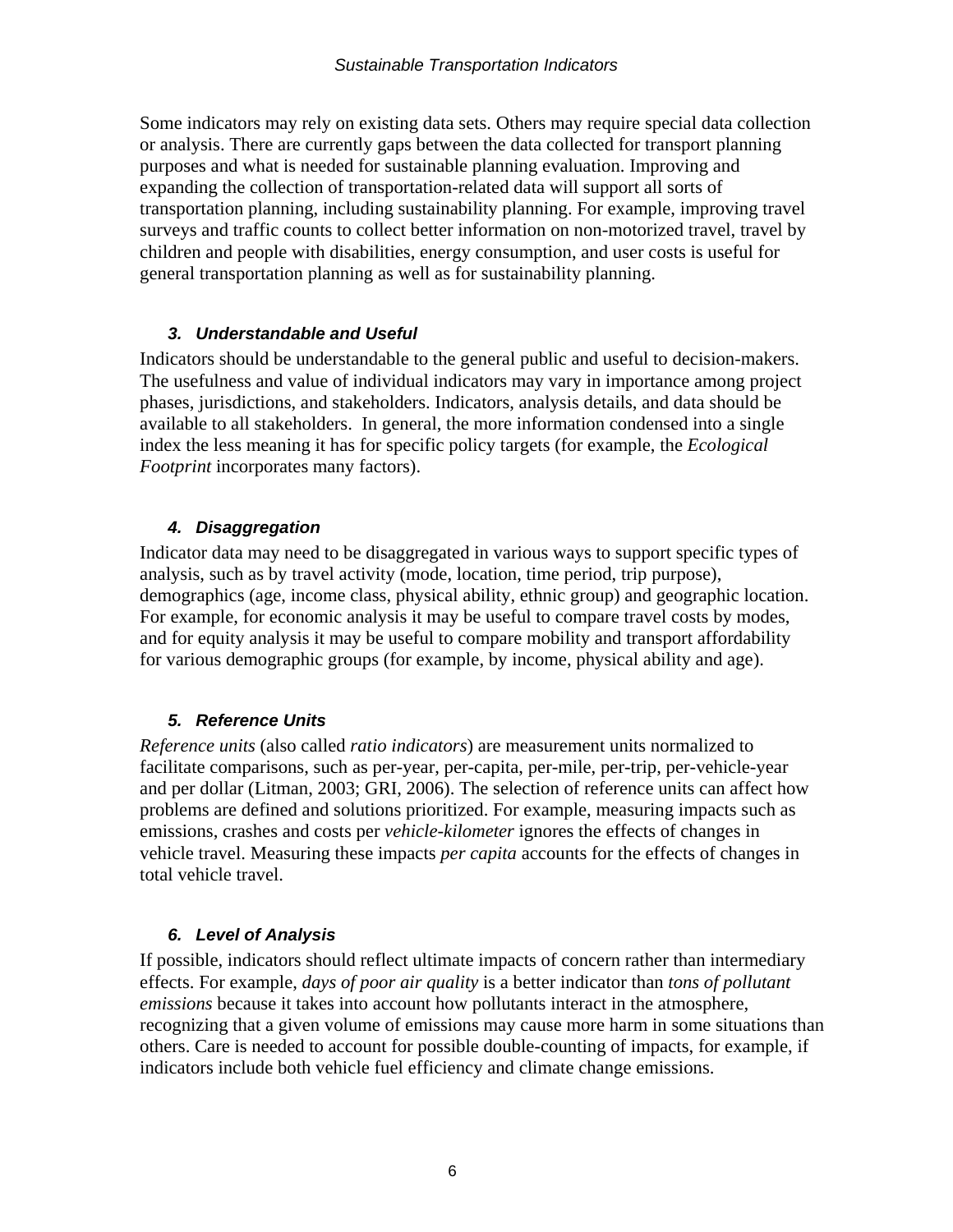## *7. Performance Targets*

*Performance targets* are specific measurable objectives to be achieved by a stated deadline, such as defined reductions in climate change emissions by a specific date. Such targets are useful for motivating and evaluating progress toward sustainability. Such targets should be based on scientific analysis when applicable, and updated over time as better information becomes available. If performance targets are not specified, the desired direction of change should be indicated. For example, if no pollution emission reduction targets have been established it is still important to determine whether emissions are declining or increasing as an indication of progress (or lack thereof) toward sustainability. Many performance targets are specific to a particular organization or jurisdiction.

## **Selecting Sustainable Transport Indicators**

Table 3 lists indicators within different categories of sustainable transport planning concern. It also proposes possible disaggregations, and rates indicator as follows:

- $A =$  Proposed for application in virtually all situations.
- $B =$  Proposed for application if relevant/feasible.
- $C =$  Proposed for application when needed to address specific community needs.

There is debate as to whether motorized mobility (such as annual vehicle-mileage) should be considered a sustainable transportation indicator (Samuel and Litman, 2001). Some experts argue that unsustainability consists of problems that can be corrected individually, for example, by improving vehicle fuel efficiency, shifting fuels, and reducing crash rates. Others argue that a high level of motor vehicle travel is inherently unsustainable (for example, high annual mileage imposes significant economic, social and environmental costs, even if it is propelled by nuclear or solar power), and that sustainable transportation requires mobility management (strategies that change travel behavior) to increase transportation system efficiency rather than just vehicle efficiency.

Some research indicates that a significant portion of current vehicle travel results from market distortions that underprice driving and reduce travel options (Litman, 2006; Metschies, 2001). As a result, planning and market distortions that increase mobility, and the additional motor vehicle travel that results, can be considered unsustainable, and vehicle travel reductions can be considered sustainability objectives. Reductions in vehicle travel can certainly be considered to increase sustainability if they result from efficient planning and market reforms, such as more cost-based pricing and comprehensive and neutral planning.

Impacts on people (such as consumer costs, congestion delays and deaths) can generally be measured per capita, but because the earth is a limited resource, environmental impacts should generally be measured in total. This means, for example, that per capita pollution emissions and land consumption may need to decline in response to population growth, so that total impacts do not exceed ecological capacity.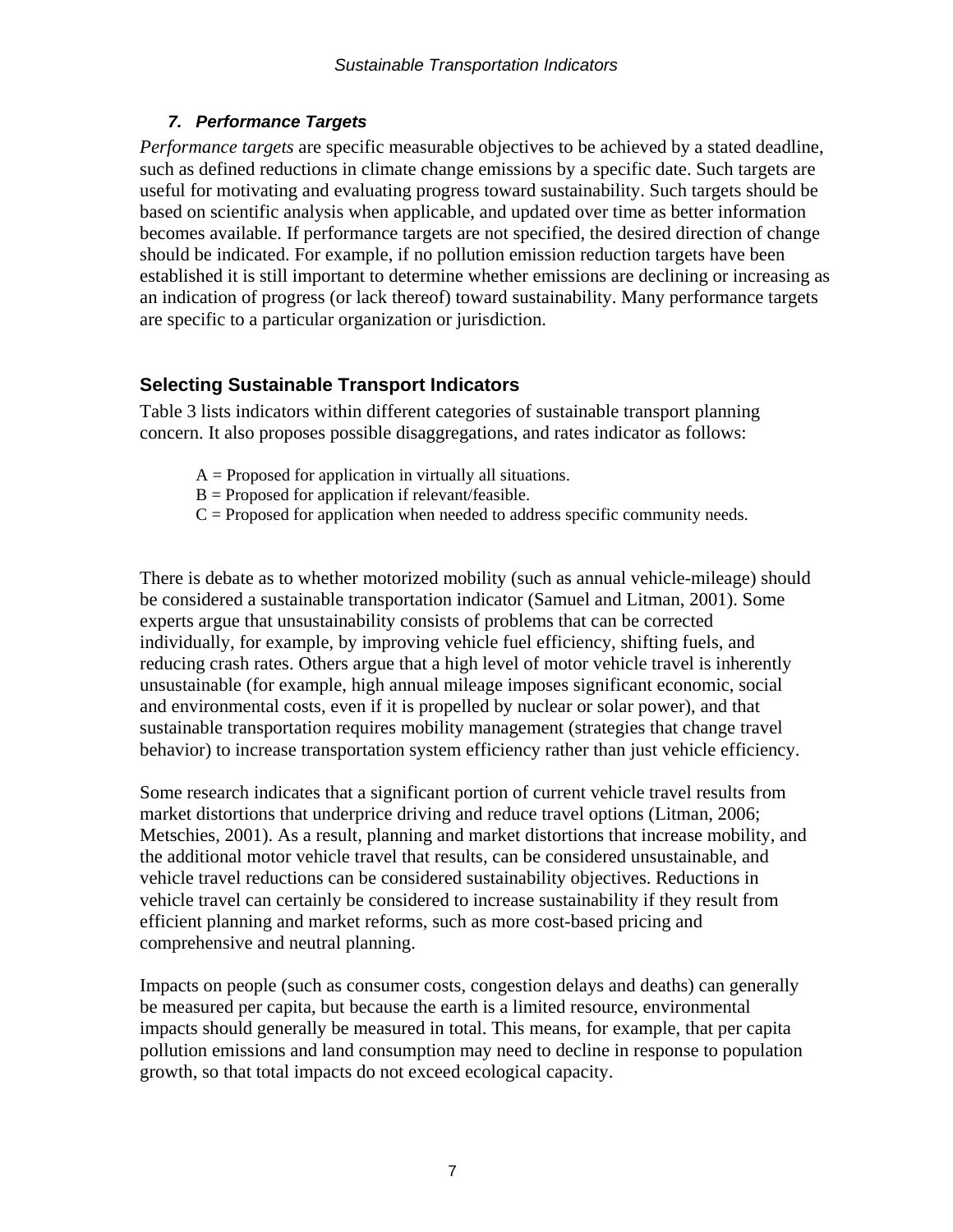| <b>Category</b>            | <b>Subcategory</b>                   | <b>Indicator</b>                                                         | <b>Disaggregation</b>                                  | <b>Rating</b> |
|----------------------------|--------------------------------------|--------------------------------------------------------------------------|--------------------------------------------------------|---------------|
| Travel<br>Activity         | Vehicles                             | Motor vehicle<br>ownership                                               | By type of vehicle,<br>owner demographics,<br>location | A             |
|                            | Mobility                             | Motor vehicle travel                                                     | Trip type, traveler type,<br>travel conditions         | A             |
|                            | Mode split                           | Portion of trips by auto,<br>public transit, and non-<br>motorized modes | Trip type, traveler type,<br>travel conditions         | A             |
| Air Pollution<br>Emissions | Emissions                            | Total vehicle emissions                                                  | Type of emission,<br>mode, location                    | A             |
|                            | Air pollution<br>exposure            | Number of days of<br>exposure per year                                   | Demographic groups<br>affected                         | A             |
|                            | Climate<br>change                    | Climate change<br>emissions $(CO_2, CH_4)$                               | Mode                                                   | A             |
|                            | Embodied<br>emissions                | Emissions from vehicle<br>and facility construction                      | Type of emission and<br>mode                           | A             |
| Noise<br>Pollution         | Traffic noise                        | People exposed to<br>traffic noise above 55<br>LAeq,T                    | Demographic group,<br>location, transport<br>mode      | B             |
|                            | Aircraft noise                       | People exposed to<br>aircraft noise above 57<br>LAeq,T                   | Demographic group,<br>location, transport<br>mode      | B             |
| Traffic risk               | Crash<br>Casualties                  | Crash deaths and<br>injuries                                             | Mode, road, type and<br>cause of collision.            | A             |
|                            | Crashes                              | Police-reported crashes                                                  | Mode, road, type and<br>cause of collision.            | A             |
|                            | Crash costs                          | Traffic crash economic<br>costs                                          | Mode, road, type and<br>cause of collision.            | B             |
| Economic<br>Productivity   | Transport<br>costs                   | Consumer expenditures<br>on transport                                    | Mode, user type,<br>location                           | A             |
|                            | Commute<br>costs (time and<br>money) | Access to employment                                                     | Mode, user type,<br>location                           | A             |
|                            | Transport<br>reliability             | Per capita congestion<br>costs                                           | Mode, location                                         | B             |
|                            | Infrastructure<br>costs              | Expenditures on roads,<br>public transit, parking,<br>ports, etc.        | Mode, location                                         | A             |
|                            | Shipping costs                       | Freight transport<br>efficiency                                          | Mode, geographic area                                  | B             |

# *Table 3* **Potential Sustainability Indicators** (CST, 2003; Marsden, et al., 2005; Litman, 2007)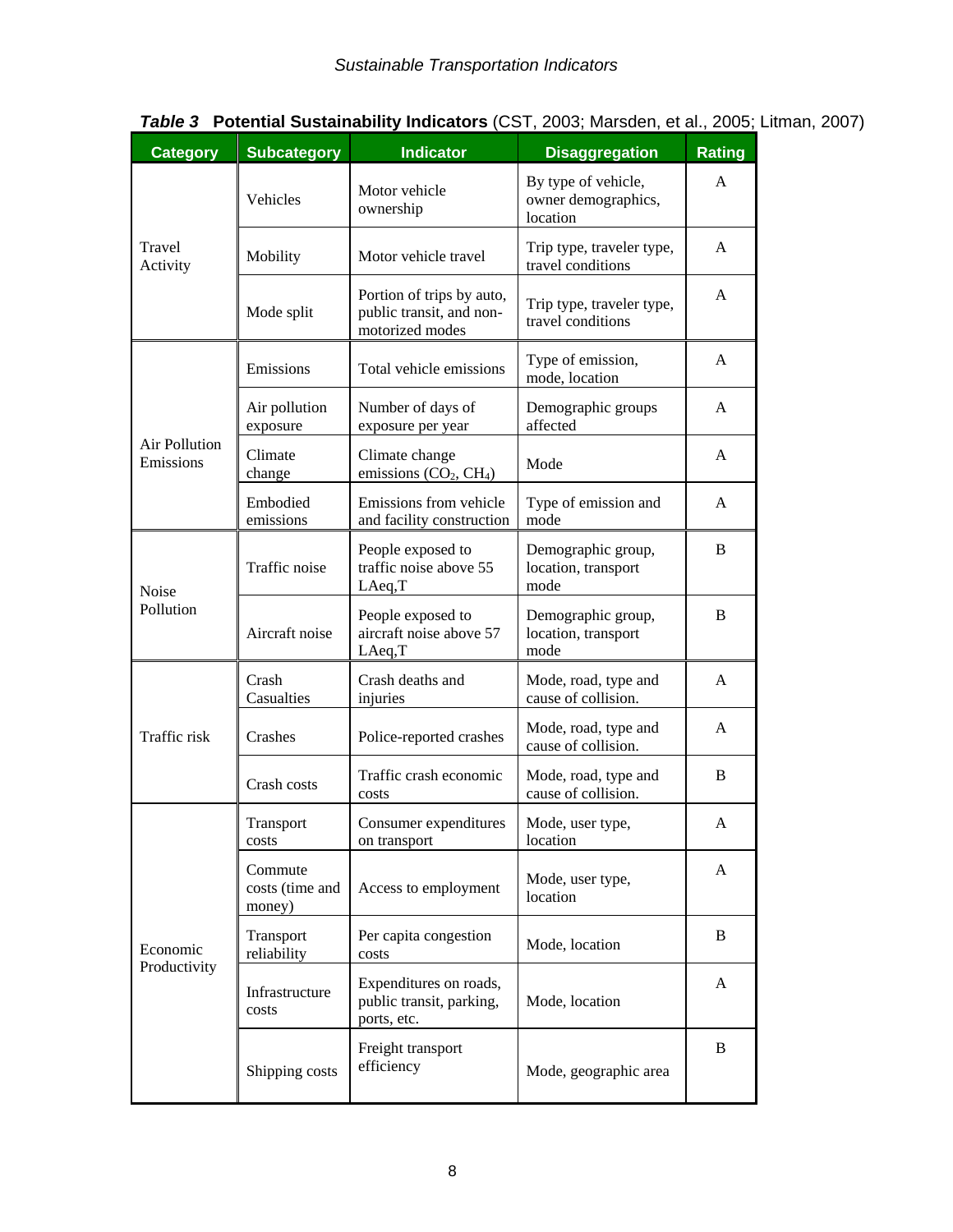#### *Sustainable Transportation Indicators*

| <b>Category</b>                     | <b>Subcategory</b>                        | <b>Indicator</b>                                                               | <b>Disaggregation</b>                                                 | <b>Rating</b>  |
|-------------------------------------|-------------------------------------------|--------------------------------------------------------------------------------|-----------------------------------------------------------------------|----------------|
| Overall<br>Accessibility            | Mobility<br>options                       | Quality of walking,<br>cycling, public transit,<br>driving, taxi, etc.         | Trip purpose, location,<br>user                                       | A              |
|                                     | Land use<br>accessibility                 | Quality of land use<br>accessibility                                           | Trip purpose, location,<br>user                                       | B              |
|                                     | Mobility<br>substitutes                   | Internet access and<br>delivery service quality                                | Trip purpose, location,<br>user                                       | B              |
| Land Use<br>Impacts                 | Sprawl                                    | Per capita impervious<br>surface area                                          | By location and type of<br>development                                | B              |
|                                     | <b>Transport land</b><br>consumption      | Land devoted to<br>transport facilities                                        | By mode                                                               | B              |
|                                     | Ecological and<br>cultural<br>degradation | Habitat and cultural<br>sites degraded by<br>transportation facilities         | Type of habitat and<br>resource, location                             | B              |
| Equity                              | Affordability-<br>Transport               | Portion of household<br>budgets needed to<br>provide adequate<br>transport.    | Demographics,<br>especially<br>disadvantaged groups                   | A              |
|                                     | Affordability-<br>Housing                 | Affordable housing<br>accessibility                                            | By demographic group,<br>especially low income<br>and disabled groups | C              |
|                                     | <b>Basic</b><br>accessibility             | Quality of accessibility<br>for people with<br>disabilities                    | By geographic area,<br>mode, type of disability                       | B              |
| Transport<br>Policy and<br>Planning | Pricing<br>efficiency                     | Cost-based pricing                                                             | By mode, type of cost<br>(road, parking, etc.)                        | B              |
|                                     | Strategic<br>planning                     | Degree to which<br>individual planning<br>decisions support<br>strategic goals | By mode, agency.                                                      | B              |
|                                     | Planning<br>efficiency                    | Comprehensive and<br>neutral planning                                          | By mode, agency.                                                      | $\overline{C}$ |
|                                     | User<br>satisfaction                      | User survey results.                                                           | By group (disabled,<br>children, low income)                          | B              |

*This table lists various possible sustainable transportation indicators. Ratings indicate priorities:* 

 *A = Proposed for application in virtually every situations and jurisdictions;* 

*B = Proposed for application if relevant/feasible;* 

*C = Proposed for application when needed to address specific community needs.*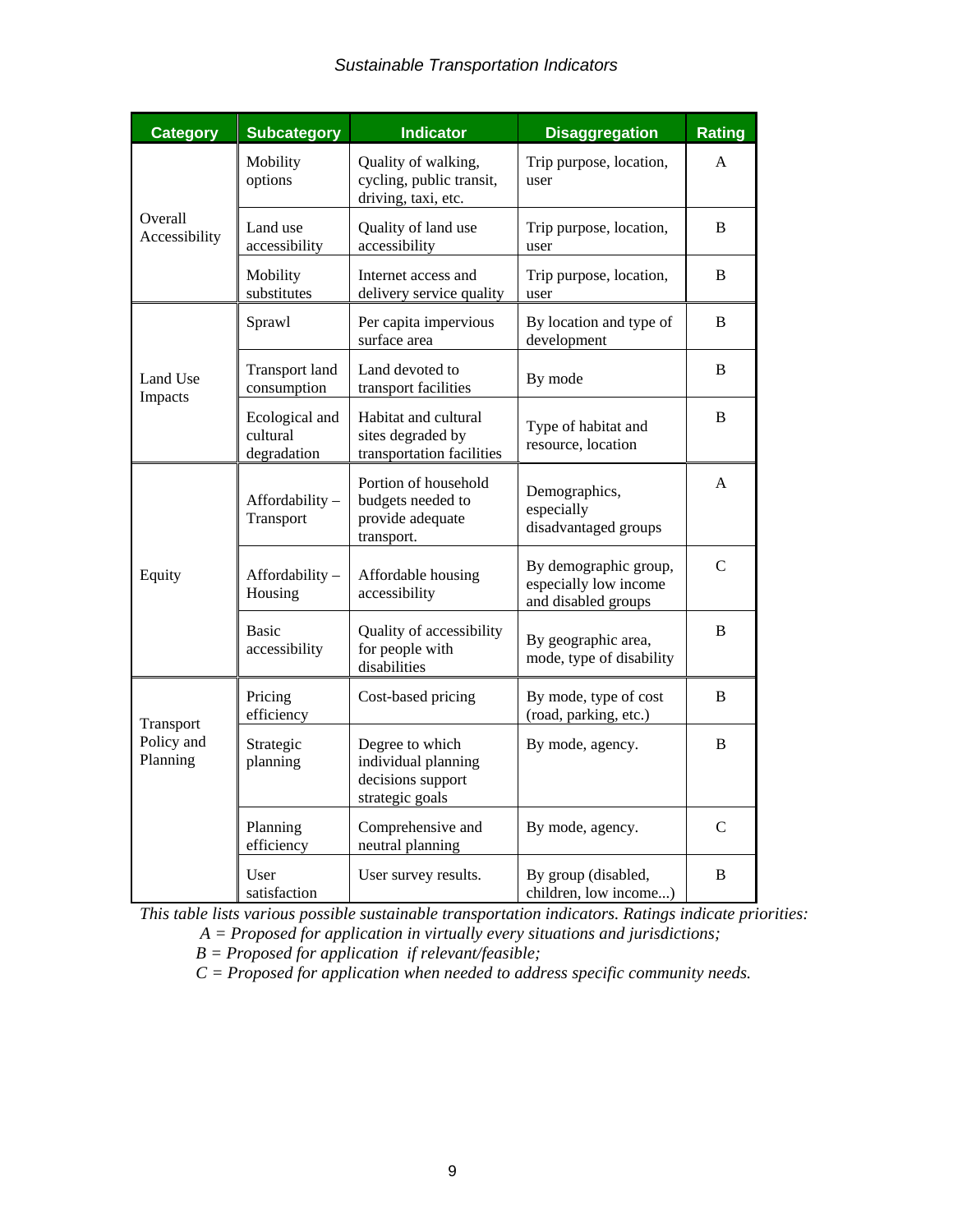## **Data Standards and Quality**

Accurate statistics are essential for any planning, and are particularly important for sustainable transportation planning. Although transportation-related statistics are widely gathered, their quality is highly variable, ranging from good to abysmal, and even the best data sets are often incompatible with those created in other jurisdictions and agencies due to differences in definition and collection methods (BTS, 2007; DfT, 2007; VTPI, 2007). This is a waste of resources and a lost opportunity to improve our understanding of important trends and relationships.

A few efforts have been made to create standardized transportation data sets, including Kenworthy and Laube's *International Sourcebook of Automobile Dependence in Cities*, which has since evolved into the *Mobility In Cities Database* (UITP, 2005), the OECD's *International Road Traffic and Accident Database*, data collected in the *World Bank Transport Website* (www.worldbank.org/transport), and Rutger University's *Cross National Time Series* (www2.scc.rutgers.edu/cnts/about.php). However, these rely primarily on available data, with often differing definitions and uncertain quality, rather than standardized data sets suitable for comparison.

Sustainable transportation indicators will require international standards for transportation-related statistics, which clearly define the information to be collected and methods of collection and analysis. An example is the EMEP/CORINAIR (2007) *Emission Inventory Guidebook*, which indicates how various air pollutant emissions are measured in the European Union.

Improving transportation-related statistics' quality and consistency can provide very large benefits by improving our understanding of travel activities and their impacts. Each year transportation statistics affect tens of billions of dollars in planning decisions, which affects hundreds of billions of dollars worth of transport activity.

A research program is needed to establish basic standards for transportation-related data which can be adopted by transportation research organizations and their members. We recommend that TRB work with other transportation professional organizations (such as ITE, AASHTO and APTA) and other international organizations (such as the OECD, World Bank and European Union) to establish transportation data quality standards, including a protocol for audits. These standards would then become the basis for evaluating and improving data collection and dissemination. This effort is consistent with good management in general and sustainable transportation planning in particular.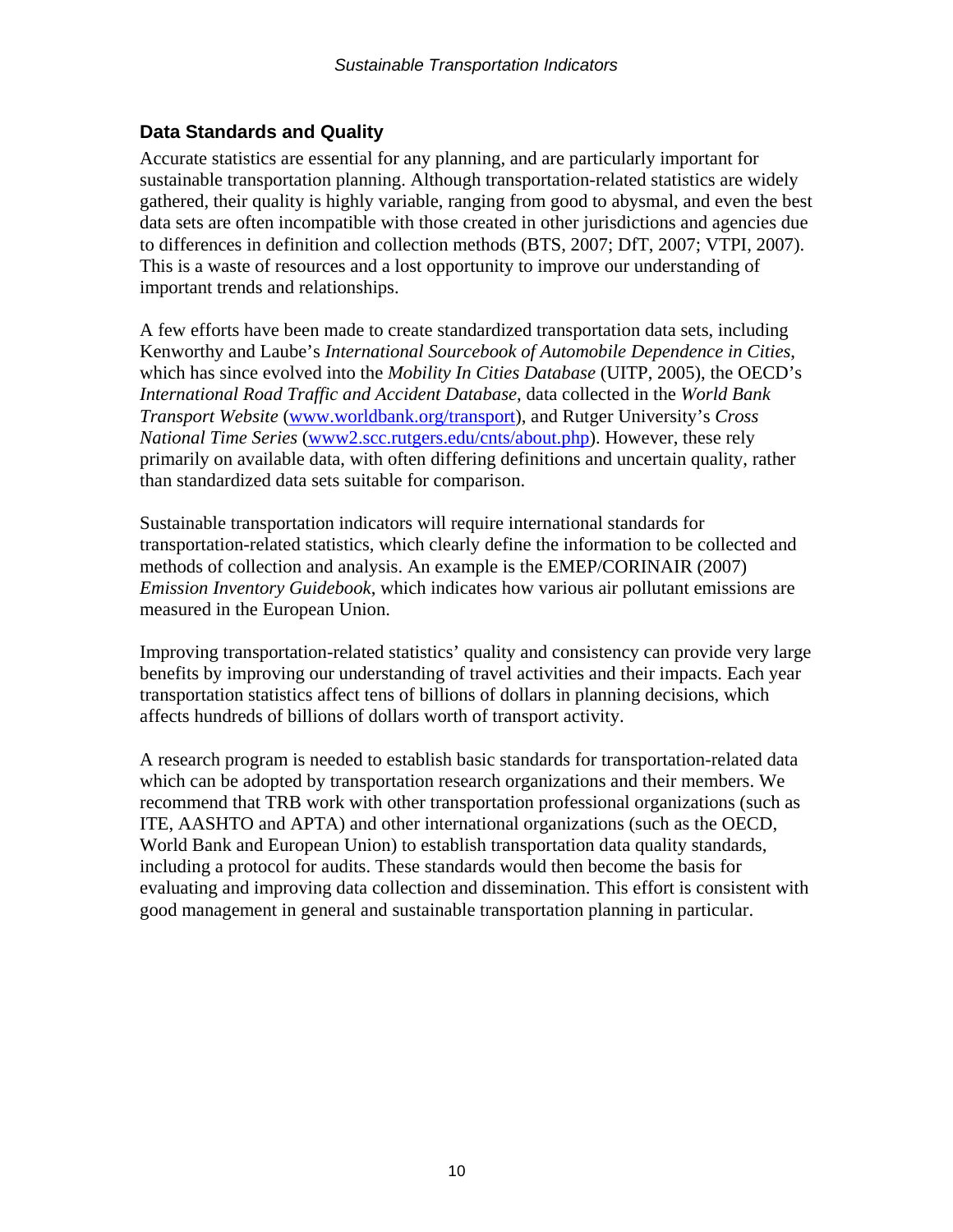# **Conclusions**

Policy analysis and planning require accurate information for guidance. This is particularly important for sustainability planning, which takes into account diverse, indirect and long-term impacts. Sustainable transportation indicators are an important tool for better transportation planning.

There is currently no standard set of sustainable transportation indicators. A variety of indicators are used, some of which we believe are particularly appropriate and useful for planning and policy analysis. It would be highly desirable for transportation professional organizations to develop standardized, "baseline" indicator sets, with consistent definitions and collection methods, suitable for comparing impacts and trends between different organizations, jurisdictions and times. This can include some indicators suitable for all situations, and others for specific needs and conditions.

We therefore recommend that TRB initiate efforts to establish standardized sets of sustainable transportation indicators. This should build on existing efforts to improve the collection of transportation statistics, expanding these efforts to reflect key economic, social and environmental impacts.

This paper identifies and evaluates various indicators that we believe would provide useful guidance without being too difficult to collect or analyze. We propose that a subset of these indicators (those rated *A*) be applied in virtually every situation. Another subset (rated *B*) are proposed for application where they are relevant and feasible for a project, plan, or program. A third subset (rated *C*) are proposed for specific applications. These are not an ultimate or exhaustive list of useful indicators, but we believe that they are a suitable start for developing indicator sets and defining data collection requirements.

We also discuss data quality issues. Although transportation-related statistics are widely gathered, their quality is highly variable, and even the best data are often incompatible with those from other organizations and jurisdictions. This is a waste of resources and a lost opportunity for improving our ability to understand important trends and relationships. We therefore recommend that TRB work with other transportation professional organizations and international organizations to establish international standards for the collection of transportation-related statistics.

We hope that a strategy for development and application of sustainable transportation indicators can be established by TRB so this strategy can inform transportation data collection and planning programs. Specifically, we recommend that TRB:

- Endorse the need for indicators of sustainable transportation as a significant element in comprehensive transportation planning.
- Establish a research program concerning the collection, analysis and application of high quality, standardized transportation data, with a special focus on data for indicators listed as 'A' in this paper and including a program setting data quality standards.
- Work with other professional organizations in the US and abroad to establish indicators sets suitable for transportation planning and policy benchmarking.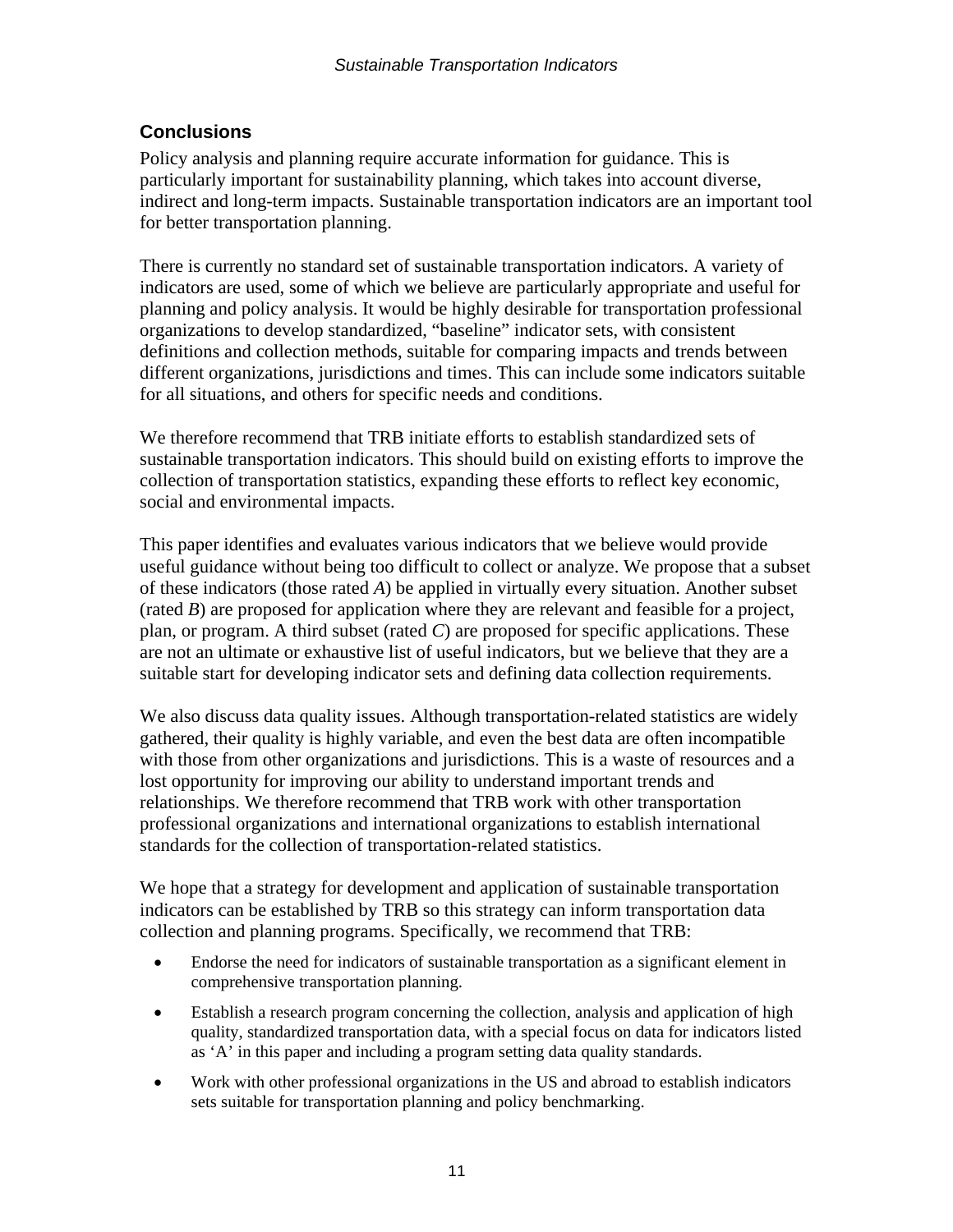## **References**

BTS (annual reports), *National Transportation Statistics*, Bureau of Transportation Statistics (www.bts.gov/publications/national\_transportation\_statistics).

Mikhail Chester and Arpad Horvath (2008), *Environmental Life-cycle Assessment of Passenger Transportation: A Detailed Methodology for Energy, Greenhouse Gas and Criteria Pollutant Inventories of Automobiles, Buses, Light Rail, Heavy Rail and Air v.2*, UC Berkeley Center for Future Urban Transport, Paper vwp-2008-2; at http://repositories.cdlib.org/its/future\_urban\_transport/vwp-2008-2.

CST (2003), *Sustainable Transportation Performance Indicators*, Centre for Sustainable Transportation (www.cstctd.org); at http://cst.uwinnipeg.ca/completed.html.

CST (2005), *Defining Sustainable Transportation*, Centre for Sustainable Transportation (www.cstctd.org); at http://cst.uwinnipeg.ca/documents/Defining\_Sustainable\_2005.pdf.

DfT (2007), *National Statistics Quality Review Programme*, UK Department for Transport (www.dft.gov.uk); at www.dft.gov.uk/pgr/statistics/standardsreview/nationalstatisticsqualityrev5473.

ECMT (2004), *Assessment and Decision Making for Sustainable Transport*, European Conference of Ministers of Transportation, Organization of Economic Coordination and Development (www.oecd.org).

EMEP/CORINAIR (2007), *Emission Inventory Guidebook*, UNECE/EMEP Task Force on Emissions Inventories and Projections for the European Environment Agency; at http://reports.eea.europa.eu/EMEPCORINAIR5/en/page002.html.

GRI (2007), *Sustainable Reporting Guidelines*, Global Reporting Initiative (www.globalreporting.org).

Henrik Gudmundsson (2001), *Indicators and Performance Measures for Transportation, Environment and Sustainability in North America*, National Environmental Research Institute, Roskilde, Denmark (www.dmu.dk/1\_viden/2\_Publikationer/3\_arbrapporter/default.asp).

Henrik Gudmundsson (2003), "Making Concepts Matter: Sustainable Mobility And Indicator Systems In Transport Policy," *International Social Sciences Journal* vol. 176, pp. 199-217

*iRAP International Transport Statistics Database* (www.iraptranstats.net), by the Transport Statistics Programme, funding by the FIA Foundation for the Automobile and Society, provides a wide selection of transport statistics.

Jeffrey R. Kenworthy and Felix B. Laube (1999), *An International Sourcebook of Automobile Dependence in Cities, 1960-1990*, University Press of Colorado (Boulder).

Todd Litman (2006), *Socially Optimal Transport Pricing and Markets*, VTPI (www.vtpi.org); at www.vtpi.org/sotpm.pdf.